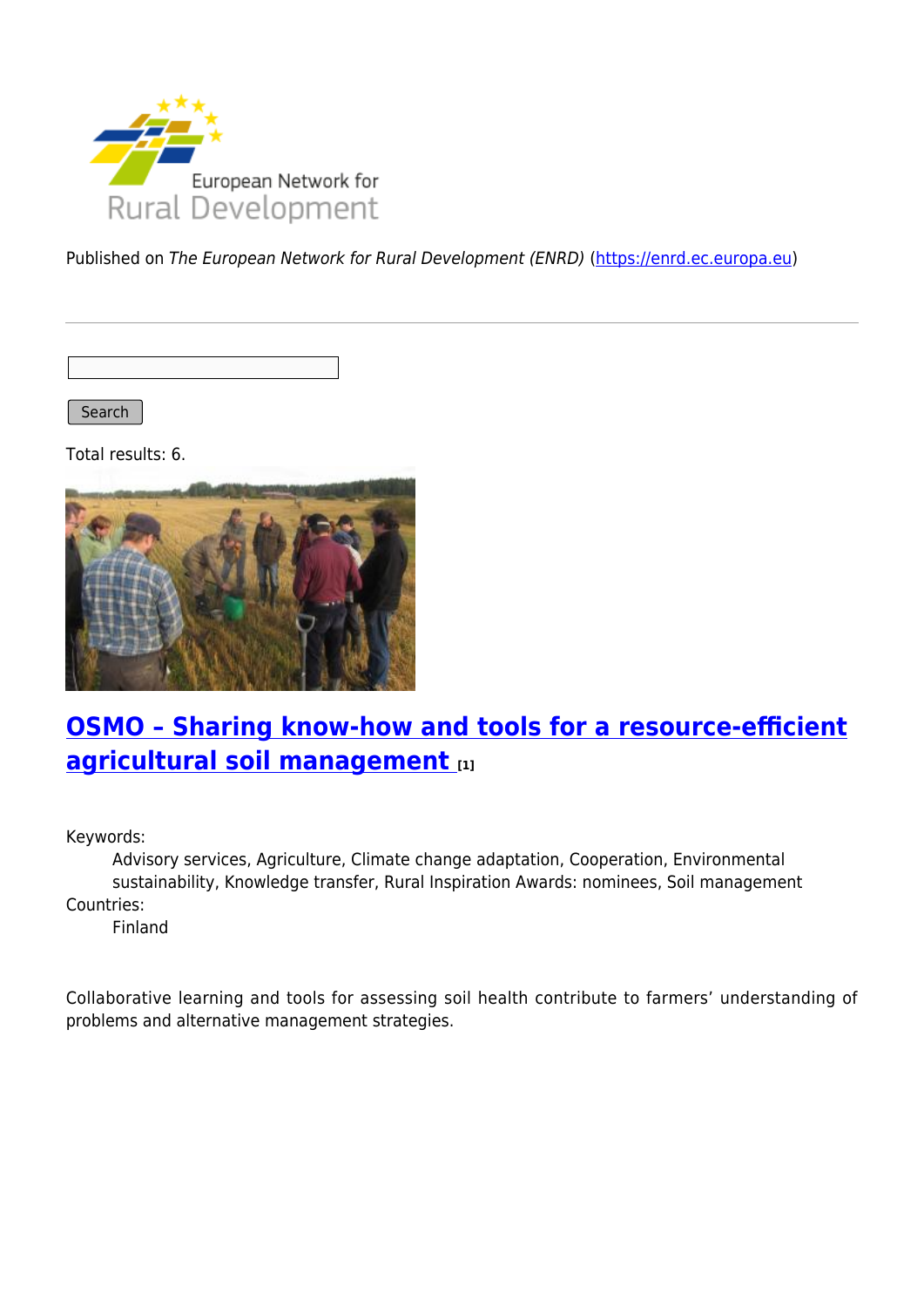

## **[GO SETOS - Multifunctional borders for sustainable](https://enrd.ec.europa.eu/projects-practice/go-setos-multifunctional-borders-sustainable-landscape-and-agriculture_en) [landscape and agriculture](https://enrd.ec.europa.eu/projects-practice/go-setos-multifunctional-borders-sustainable-landscape-and-agriculture_en) [2]**

Keywords:

Agriculture, Biodiversity, Climate change adaptation, Cooperation, Environmental protection, Innovation, Rural Inspiration Awards: nominees, Soil management

Countries:

Spain

An EIP-AGRI Operational Group working together to increase the implementation of multifunctional hedgerows that offer environmental benefits as well as climate mitigation and adaptation.



## **[A foresight into the future of the food industry in South](https://enrd.ec.europa.eu/projects-practice/foresight-future-food-industry-south-savo_en) [Savo](https://enrd.ec.europa.eu/projects-practice/foresight-future-food-industry-south-savo_en) [3]**

Keywords: Agriculture, Cooperation, Food & Drink, Information & promotion activities Countries: Finland

A project to enhance the competitiveness of agriculture and the food industry, as well as the lowcarbon economy, through the analysis of alternative future scenarios.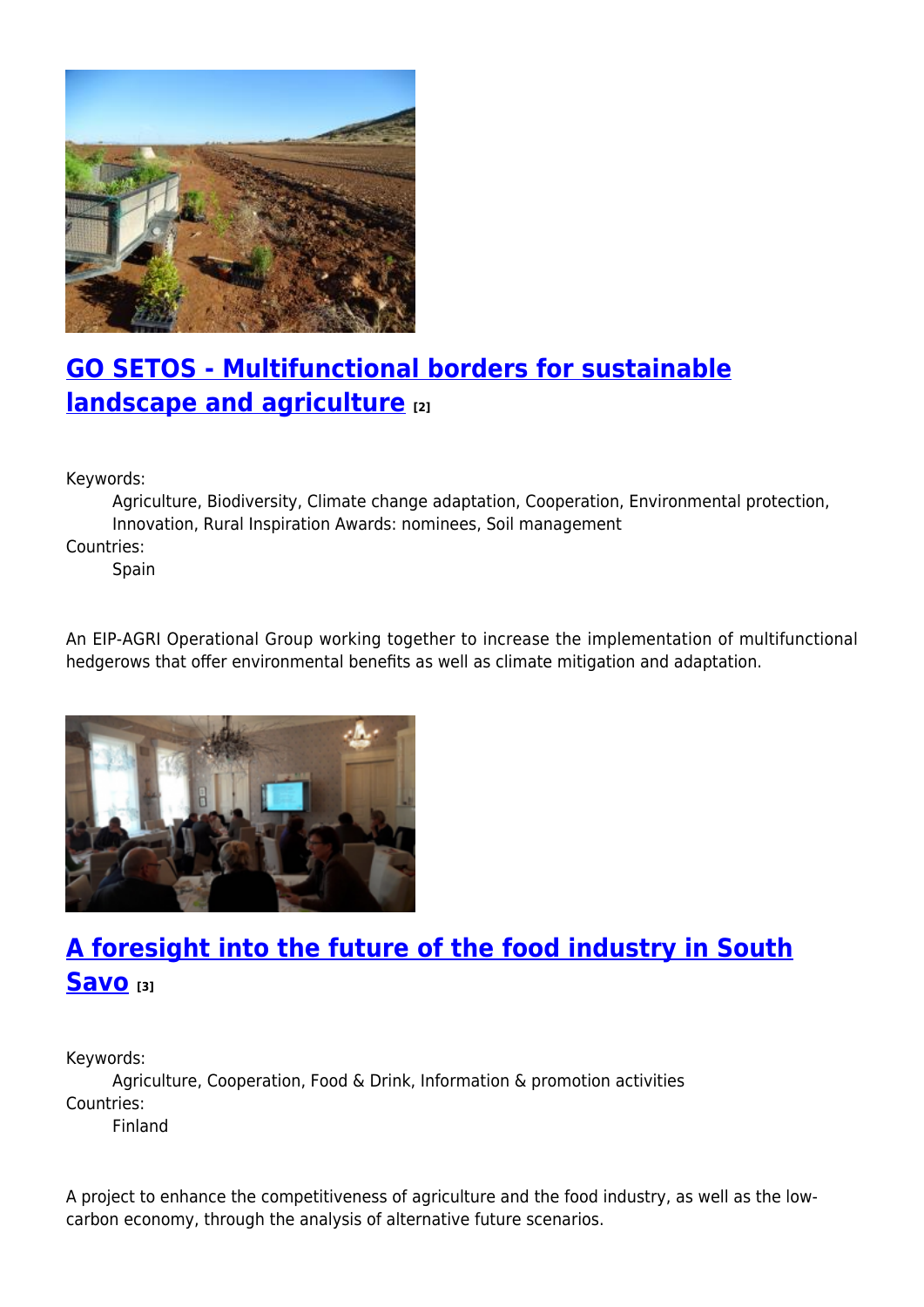

### **[APPVID – Grapevine diseases management](https://enrd.ec.europa.eu/projects-practice/appvid-grapevine-diseases-management_en) [4]**

Keywords:

Agriculture, Cooperation, Information & Communications Technology (ICT), Innovation Countries:

Spain

A collaborative system of precision viticulture enabling farmers to have online real time information about the health of the vineyards and make more targeted phytosanitary interventions.



### **[Developing mushroom production in Finland's forests](https://enrd.ec.europa.eu/projects-practice/developing-mushroom-production-finlands-forests_en) [5]**

Keywords:

Agriculture, Bioeconomy, Cooperation, Innovation, Rural SMEs Countries:

Finland

The Finnish Natural Resources Institute used EAFRD funding to develop the production of mushrooms for food and medicine to give forest owners an alternative income source.